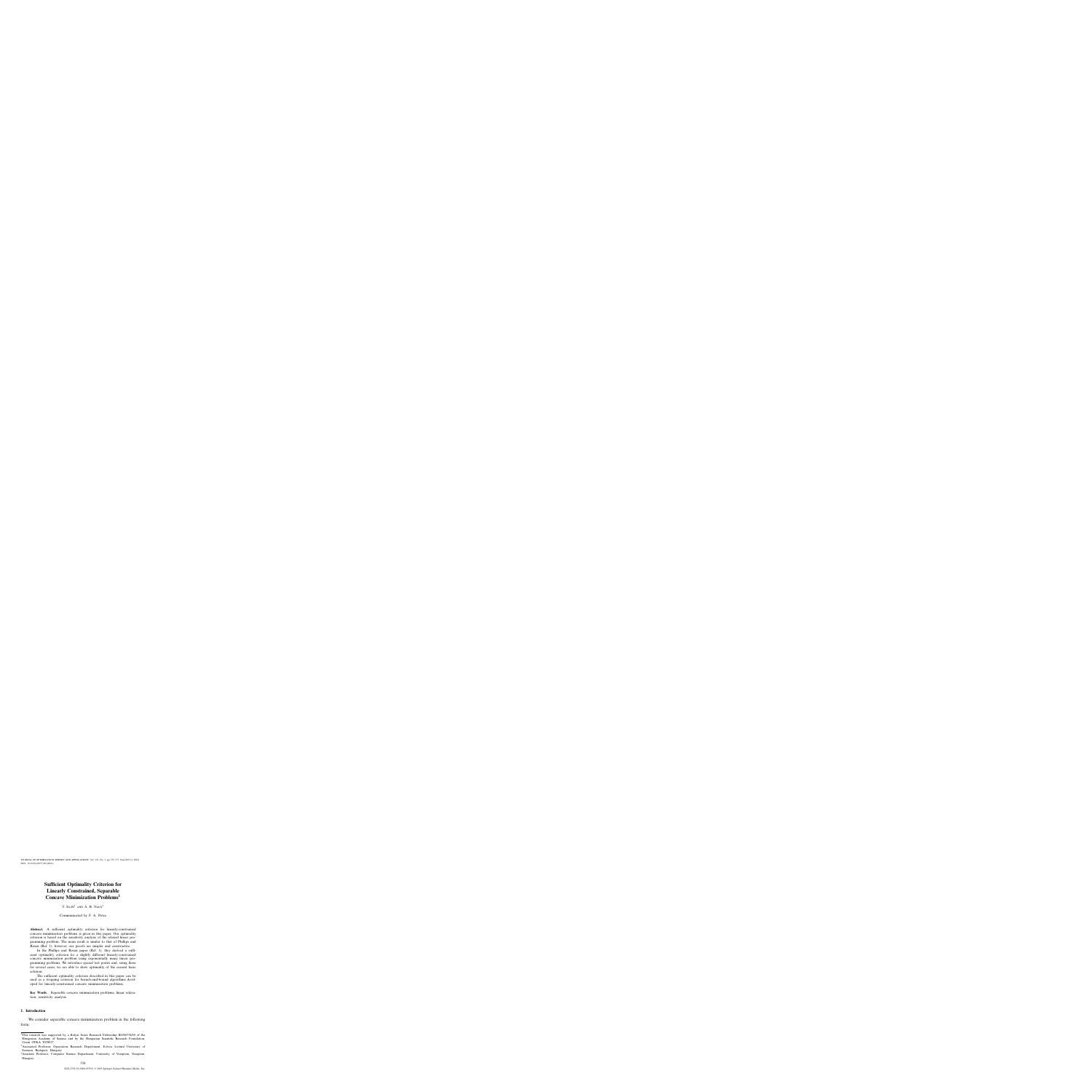(P) 
$$
\min \sum_{j=1}^{n} f_j(x_j)
$$
,  
s.t.  $Ax \leq b$ ,  
 $l \leq x \leq u$ ,

where  $A \in \mathbb{R}^{m \times n}$  is a matrix,  $b \in \mathbb{R}^m$ , *l*,  $u \in \mathbb{R}^n$  are given vectors,  $l \ge 0$ ,  $f_j : \mathbb{R} \to \mathbb{R}$ are concave functions, and  $x \in \mathbb{R}^n$  is a vector of unknowns. Let us introduce the sets

$$
\mathcal{A} := \{x \in \mathbb{R}^n : Ax \leq b\}, \quad \mathcal{T} := \{x \in \mathbb{R}^n : l \leq x \leq u\}.
$$

Then, the set of feasible solutions of problem (P) is defined as

$$
\mathcal{P} = \mathcal{A} \cap \mathcal{T},
$$

which assumes that the domain of  $f_i[l_i, u_j] \subseteq \mathcal{D}f_i$  holds. Furthermore,  $\mathcal{P}^*$ denotes the set of optimal solution of problem (P). If  $P \neq \emptyset$ , then  $P^* \neq \emptyset$ holds, since  $P$  is bounded and closed. Problem (P) is one of the simplest optimization problems that does not belong to the class of convex optimization. This problem has two important theoretical properties: there is an optimal solution at a vertex of the polyhedron  $P$  (Ref. 2); moreover, if  $f_i$  is strictly concave, then each optimal solution is a vertex of the polyhedron. Hence, problem (P) is in the class of NP-complete problems (Ref. 3).

Several practical applications can be formulated via problem (P), for instance; certain control problems (Ref. 4), concave knapsack problems (Ref. 5), various production and transportation problems (Ref. 6), production planning problems (Ref. 7), process network synthesis problems (Ref. 8), some network flow problems (Ref. 9).

Due to the importance and applicability of model (P), there is a considerable literature on possible solution methods. In the literature, there are three main types of algorithm: listing the vertices of the polyhedron  $P$ , cutting-plane methods, and branch-and-bound algorithms (BB). Several versions of BB are discussed in Refs. 1 and 10–16; vertex enumeration procedures are used in Refs. 17–19 to solve problem (P); cutting-plane algorithms are described in Refs 20–22. There are a number of alternative methods such as approximation using splines (Ref. 23) or combination of BB and cutting-plane algorithms (Ref. 21).

In this paper, a sufficient optimality criterion is given for linearly-constrained separable concave minimization problem. The optimality criterion is based on the linear programming relaxation of (P) and the sensitivity analysis of that linear programming problem. The result obtained is similar to that of Phillips and Rosen (Ref. 1), but our proof is elementary and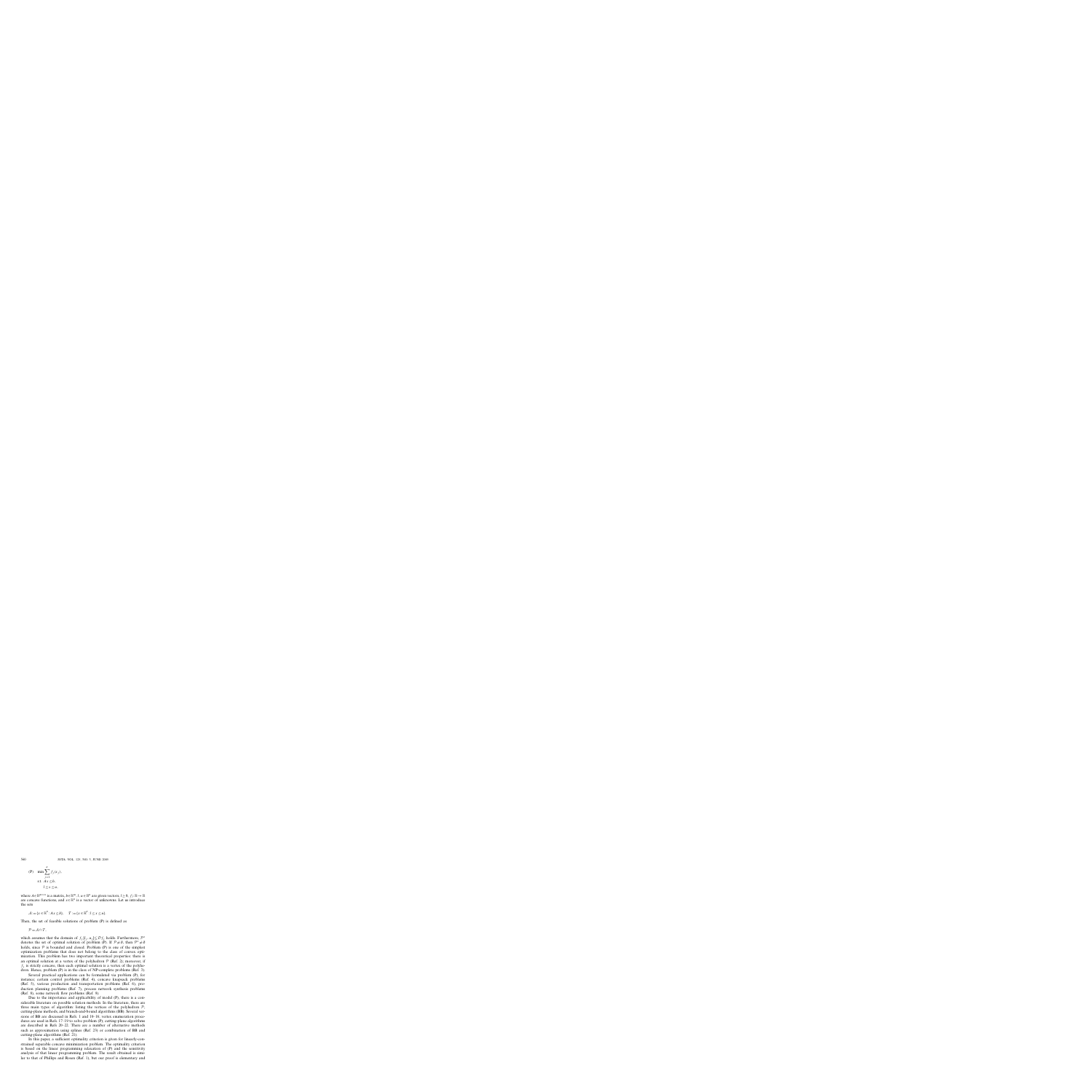constructive. Furthermore, it dose not require finding a common optimal solution of exponentially many linear programming problems. We introduce a test which can be used efficiently as stopping criterion or branching criterion in a BB algorithm. The numerical implementation and testing of our BB algorithm is in progress.

Section 2 deals with the linear programming relaxation of problem (P) and the related optimality criteria known from the linear programming literature. In Section 3, using the sensitivity analysis of the linear programming problems, we introduce the sufficient optimality criterion for problem (P). A test point, which may violate these optimality criteria, derived from the sensitivity analysis of linear programming relaxation, is introduced in Section 4. Here 4, we show that the nonexistence of a violating test point for the optimal solution of the relaxed linear programming problem means that the given vertex is the optimal solution of the original problem (P).

In this paper, small (indexed) Latin, sometimes Greek, letters like  $x_i, y_i, \gamma, \beta, \ldots$  denote real numbers. Exceptions are  $f, f_j, \overline{f}, f_k, g, g_j$ , which are used to denote functions. Also,  $m$  is the number of constraints in  $(P)$ and *n* denotes the number of variables used in the problem. Capital Latin letters likes *A,B,...* denote matrices, while calligraphic letters A*,*P*,...* denote sets. The *n*-dimensional Euclidean space is denote by  $\mathbb{R}^n$  matrices of size  $m \times n$  are associated with the space  $\mathbb{R}^{m \times n}$ . Elements of sets in  $\mathbb{R}^n$ or  $\mathbb{R}^m$  are the unknowns of a system of linear inequalities. Bounds and right-hand sides of these inequalities and columns or rows of matrices are all vectors, denoted by lower case letters  $x, b, l, u, 0, a_j$  etc. Furthermore, we denote the nonnegative orthant of  $\mathbb{R}^n$  by  $\mathbb{R}^n_{\oplus}$ ; i.e.,

$$
\mathbb{R}^n_{\oplus} = \{x \in \mathbb{R}^n : x \ge 0\}.
$$

The positive vectors of the Euclidean space are denoted by  $\mathbb{R}^n_+$  and the indices of the unknowns by

$$
\mathcal{J} := \{1, \ldots, n\}.
$$

Finally, the vector of all ones is represented by the *e*.

## **2. Relaxed Linear Programming Problem**

During the solution of problem (P), for instance, using a branch-andbound algorithm, the first step is to form and solve a linear programming relaxation. By solving the linear programming relaxation and applying the post-optimality analysis to the optimal solution, we can introduce a sufficient optimality criterion of the original problem. In this way, we can decide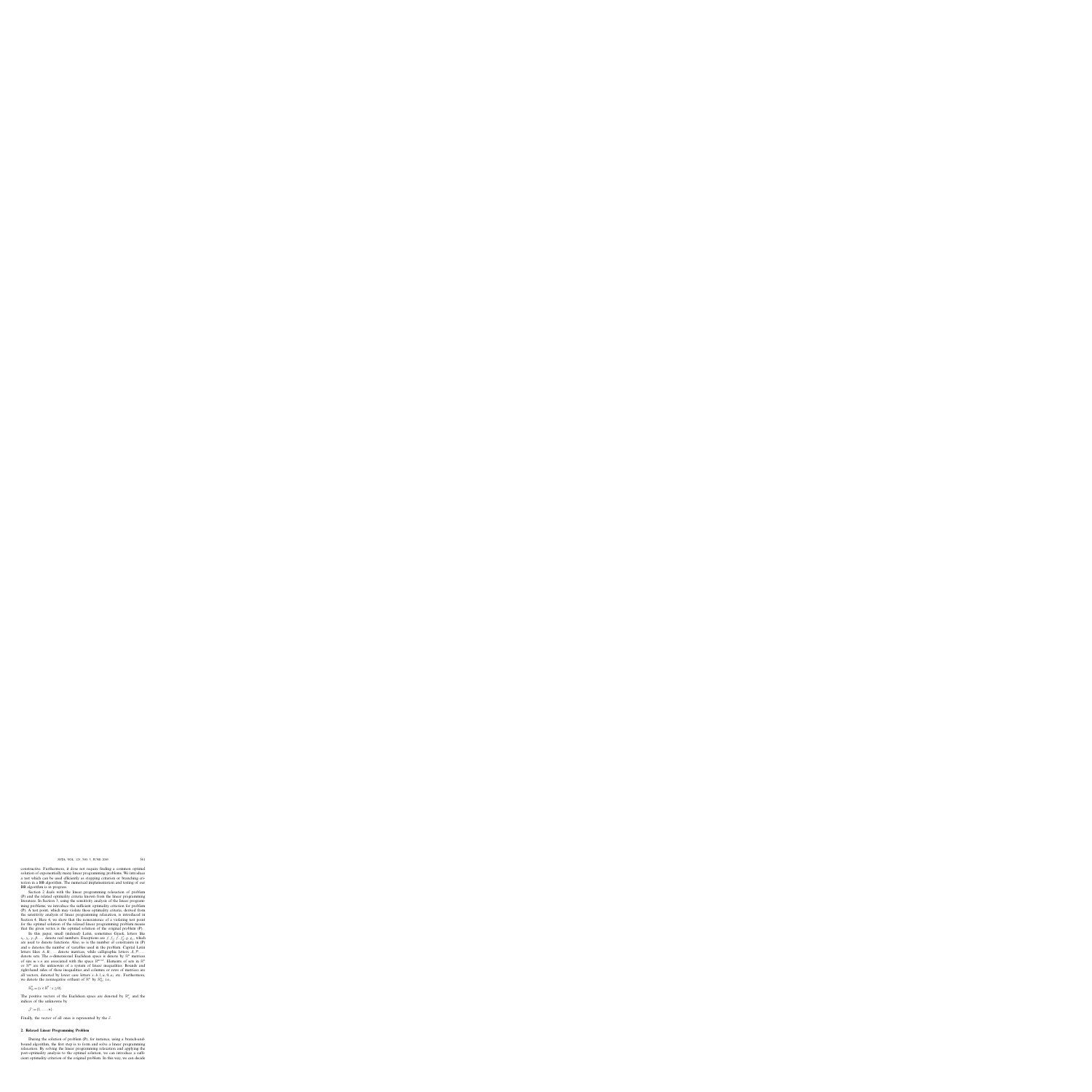whether or not optimal solution of the relaxed problem is in fact the optimal solution of the original problem (P).

It is necessary to introduce the following statements about the properties of a one-dimensional concave function (Ref. 24, pages 228).

**Proposition 2.1.** Let f be a one-dimensional function on the interval  $I \subset D_f$ . The following statements are equivalent:

- (a) *f* is concave on the interval *I* .
- (b) Let  $x, y \in I$ ,  $x \neq y$ , and

 $m(x, y) = [f(y) - f(x)]/(y - x).$ 

If *a*, *b*,  $c \in I$ ,  $a < b < c$ , then the following holds:

 $m(a, b) > m(a, c) > m(b, c).$ 

- (c) For any  $t \in I$ , the function  $m_t(x) = m(t, x)$  is decreasing on  $I \setminus \{t\}$ .
- (d) If *a*, *b*,  $c \in I$ ,  $a < b < c$ , then

 $m(a, b)$ <sup>></sup> $m(b, c)$ .

The following proposition is an important consequence of the properties listed above (Ref. 24, page 232).

**Proposition 2.2.** Let f be a one-dimensional concave function on the open interval  $I \subset D_f$ . Then:

- (a) *f* is continuous on the interval *I* .
- (b) At any  $t \in I$ , the function is left and right differentiable and

 $f'_{-}(t) \geq f'_{+}(t).$ 

(c) If  $a, b \in I$ ,  $a < b$ , then

 $f'_{+}(a) \geq m(a, b) \geq f'_{-}(b);$ 

moreover, if  $f$  is strictly concave on the interval  $I$ , then

 $f'_{+}(a) > m(a, b) > f'_{-}(b).$ 

Sections 2.1 and 2.2 summarize the relaxed linear programming problem generation pertaining to problem (P) in order to calculate a lower bound for problem (P). Although these calculations are well known in the literature, they were included here for the sake of completeness. In Section 2.3, the optimality criteria of the relaxed linear programming problem are obtained.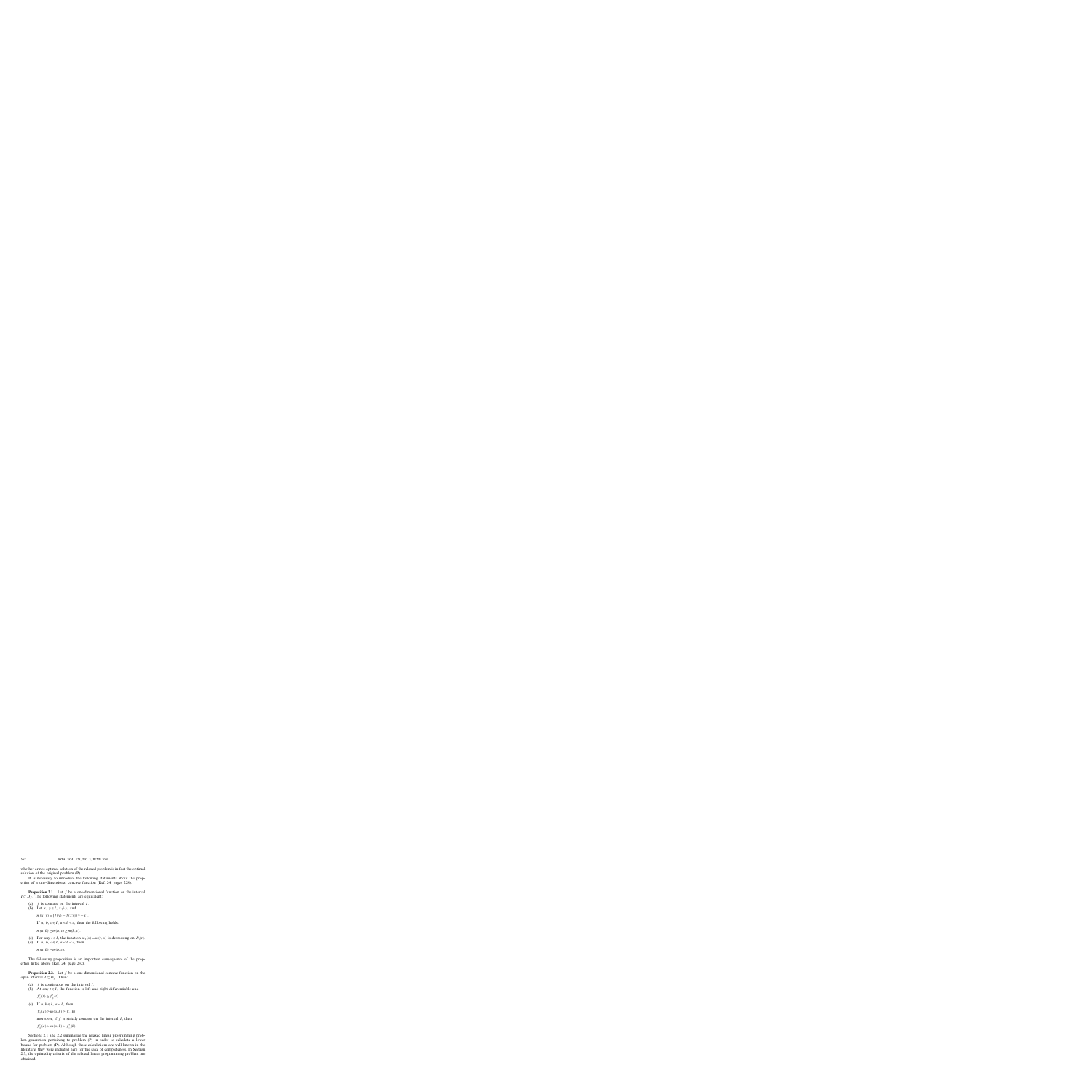**2.1. Relaxation of the Concave Functions**  $f_j$  **on the Set**  $T$ **.** Let us consider the linear relaxation of the concave functions  $f_j : \mathbb{R} \to \mathbb{R}$  on the closed interval  $[l_j, u_j]$  as follows:

$$
g_j(x_j) = c_j x_j + d_j,
$$

where

$$
c_j = [f_j(u_j) - f_j(l_j)]/(u_j - l_j),
$$
  
\n
$$
d_j = f_j(l_j) - \{[f_j(u_j) - f_j(l_j)]/(u_j - l_j)\}l_j
$$
  
\n
$$
= f_j(l_j) - c_jl_j.
$$

Thus,

$$
g_j(x_j) = c_j x_j + d_j
$$
  
=  $c_j x_j + f_j(l_j) - c_j l_j$ .

Then, the objective function

$$
f(x) = \sum_{j=1}^{n} f_j(x_j)
$$

is approximated by the linear function

$$
g(x) = \sum_{j=1}^{n} g_j(x_j)
$$
  
= 
$$
\sum_{j=1}^{n} [c_j x_j + f_j(l_j) - c_j l_j]
$$
  
= 
$$
c^T x + [f(l) - c^T l]
$$
  
= 
$$
c^T x + \delta,
$$

on the set  $P = A \cap T$ , where

$$
\delta = f(l) - c^T l.
$$

From the properties of the function  $f$ , it is easy to show that the following relation:

$$
f(x) \ge g(x) = c^T x + \delta
$$

holds for all  $x \in \mathcal{P}$ .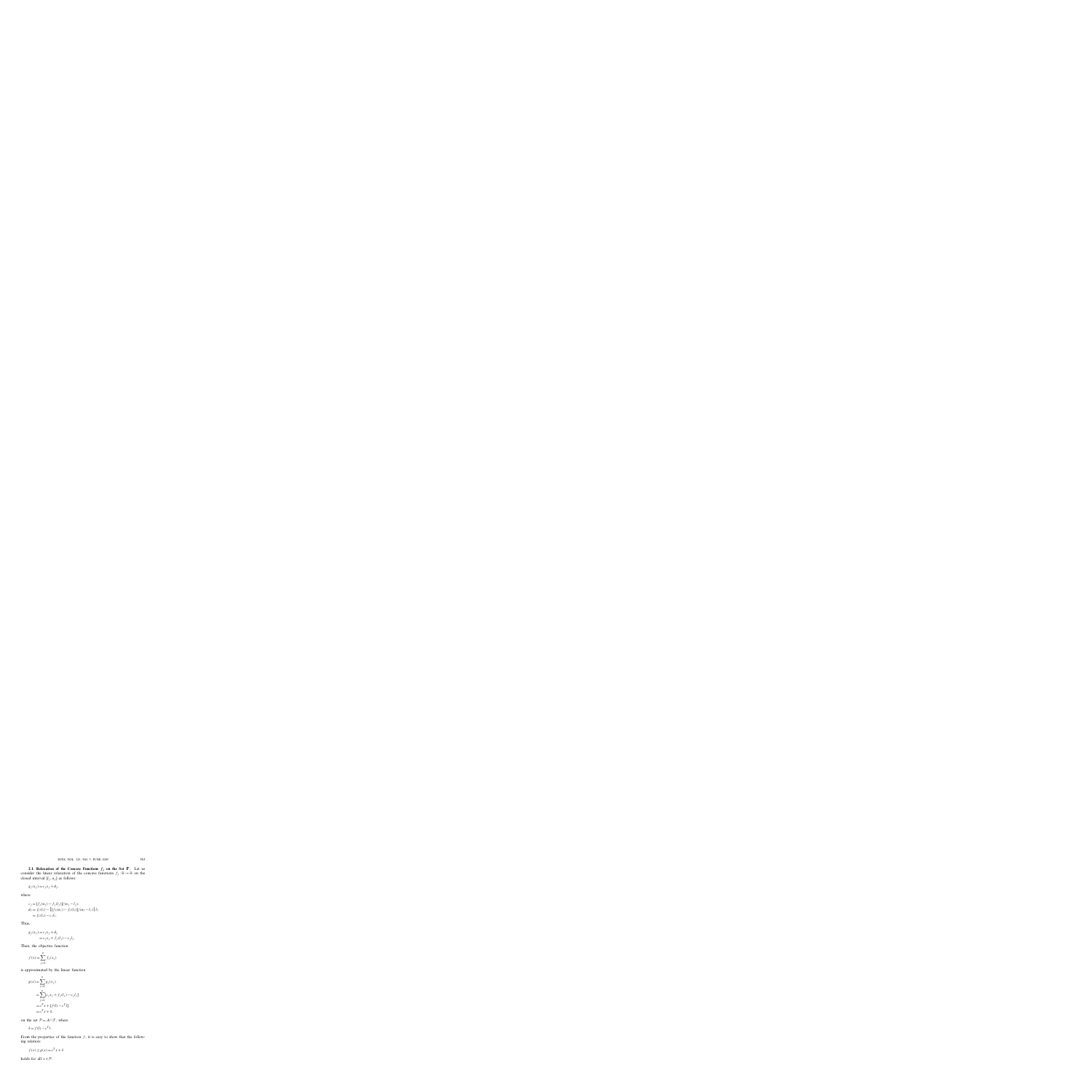**2.2. Computing the Lower Bound for the Objective Value of (P).** The lower bound for the objective value of (P) can be computed using the following linear programming problem:

$$
(\mathbf{P}_{\mathbf{LP}}) \quad \min_{x \in \mathcal{P}} c^T x + \delta.
$$

Let us denote the optimal solution of  $(P_{LP})$  by  $\tilde{x}$ . Then,

$$
\beta = g(\tilde{x}) = c^T \tilde{x} + \delta,
$$

which is the optimal objective value of  $(P_{LP})$ . Therefore, the relation

$$
\beta = c^T \tilde{x} + \delta
$$
  
\n
$$
\leq f(x)
$$
  
\n
$$
\leq f(\tilde{x}) + [\nabla f(\tilde{x})]^T (x - \tilde{x})
$$

holds for all  $x \in \mathcal{P}$ ; namely, a lower bound is obtained for the optimal objective value problem (P). The second inequality holds because of the concavity of the function  $f$ , since the linear function<sup>4</sup>

$$
\bar{f}(x) := f(\tilde{x}) + [\nabla f(\tilde{x})]^T (x - \tilde{x})
$$
\n(1)

is the tangent of *f* in  $\tilde{x} \in \mathcal{P}$ .

**2.3. Optimality Criterion of the Relaxed LP Problem.** Without loss of generality, we may be consider the relaxed LP problem of (P) in the following form:

$$
\begin{aligned} \text{(P}_{\text{LP}}) \quad & \min \ c^T x, \\ & \text{s.t} \quad Ax \leq b, \\ & l < x < u. \end{aligned}
$$

in which the constant  $\delta$  has been deleted from the objective function. Let us denote the optimal solutions of problem *(*PLP*)* by

$$
\mathcal{P}_c^* = \{x^* \in \mathcal{P} : c^T x^* \le c^T x, x \in \mathcal{P}\}.
$$

The sensitivity analysis requires additional notation related to linear programming.

<sup>&</sup>lt;sup>4</sup>The differentiability condition can be disregarded, since the concave function  $f$  has a subgradient at every inner point of its domain (Refs. 25–26) and so a subgradient can be considered instead of  $\nabla f(\tilde{x})$ .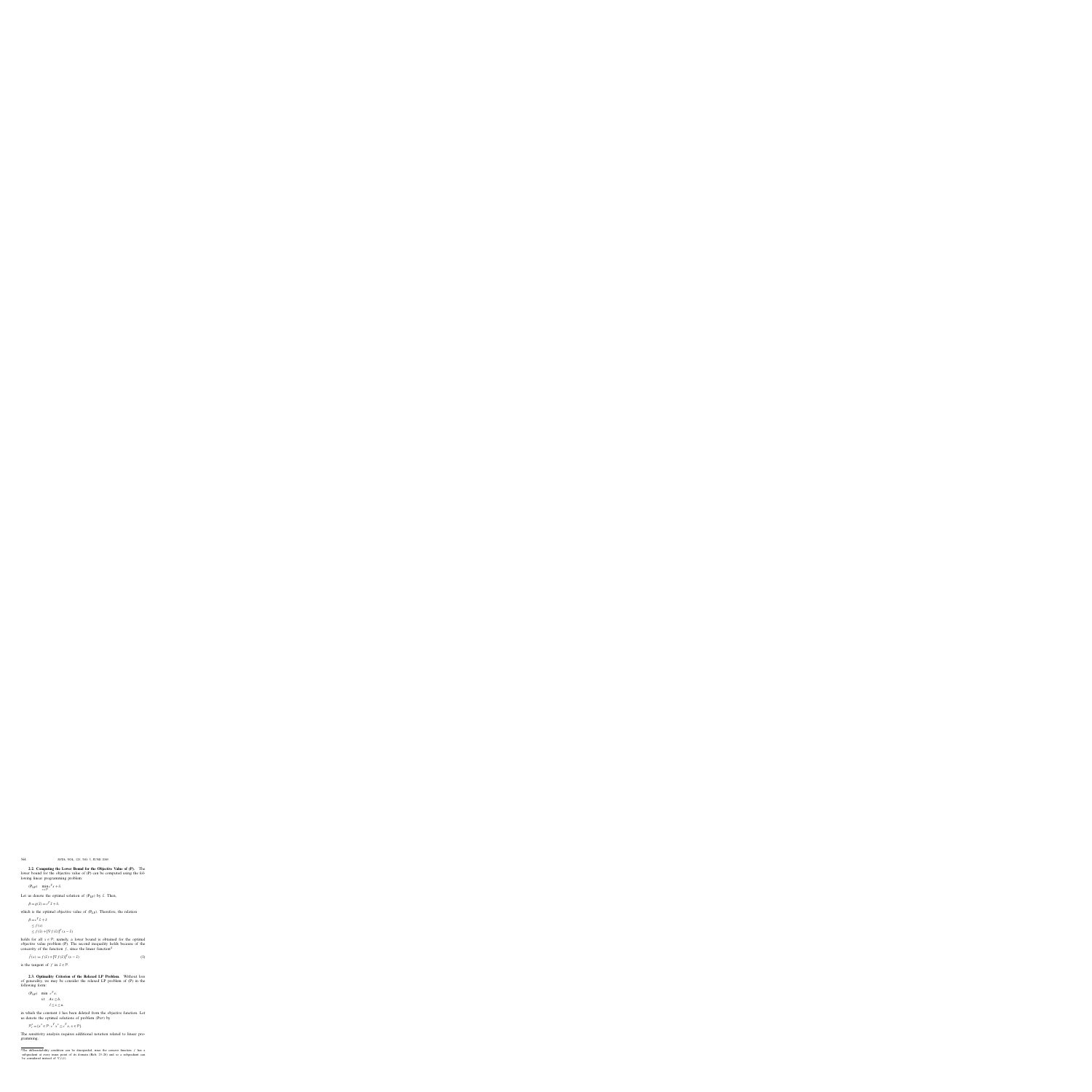Let us denote the index set of the optimal basis by  $\mathcal{J}_B \subset \mathcal{J}$ , while  $\mathcal{J}_N$ contains the indices of nonbasic variables. The vectors  $\{a_j : j \in \mathcal{J}_B\}$  are linearly independent and obviously

$$
\mathcal{J} = \mathcal{J}_B \cup \mathcal{J}_N \quad \text{and} \quad \mathcal{J}_B \cap \mathcal{J}_N = \emptyset.
$$

Furthermore, the index set  $\mathcal{J}_N^l \subset \mathcal{J}_N$  [ $\mathcal{J}_N^u \subset \mathcal{J}_N$ ] contains those indices which are at their lower [upper] bound in this basis. In our problem (P), the index set of nonbasic variables  $\mathcal{J}_N$  is partitioned into two subsets as follows:

$$
\mathcal{J}_N = \mathcal{J}_N^l \cup \mathcal{J}_N^u.
$$

As well, we let

 $\bar{A} = [B^{-1}A]$ 

and *cB* denotes the vector which contains the objective coefficients of the basic variables.

For any  $\bar{x} \in \mathcal{P}$  basic feasible solution of problem *(P<sub>LP</sub>)*, the following statements are true:

| $l_i \leq \bar{x}_i \leq u_i$ , | for all $i \in \mathcal{J}_B$ ,   |
|---------------------------------|-----------------------------------|
| $\bar{x}_i = l_i$ ,             | for all $i \in \mathcal{J}_N^l$ , |
| $x_i = u_i$ ,                   | for all $i \in \mathcal{J}_N^u$ . |

As a consequence, if a basic partition of the index set  $\mathcal I$  is given as  $(\mathcal{J}_B, \mathcal{J}_N^l, \mathcal{J}_N^u)$ , then the basic variables vector can be computed as follows:

$$
\bar{x}_B = B^{-1}b - \sum_{j \in \mathcal{J}_N^l} l_j \bar{a}_j - \sum_{j \in \mathcal{J}_N^u} u_j \bar{a}_j,
$$

where  $\bar{a}_i$  denotes the *j*th column vector of the matrix  $\bar{A}$ .

The dual problem  $(P_{LP})$  has the form

(D<sub>LP</sub>) max 
$$
-b^T y + l^T z - u^T s
$$
,  
s.t.  $-A^T y + z - s = c$ ,  
 $y \ge 0$ ,  $z \ge 0$ ,  $s \ge 0$ ,

and

$$
\mathcal{D} = \{ (y, z, s) : -A^T y + z - s = c, y \ge 0, z \ge 0, s \ge 0 \}
$$

denotes the set of dual feasible solutions. Let us consider the weak duality theorem related to problems *(*PLP*)* and *(*DLP*)*.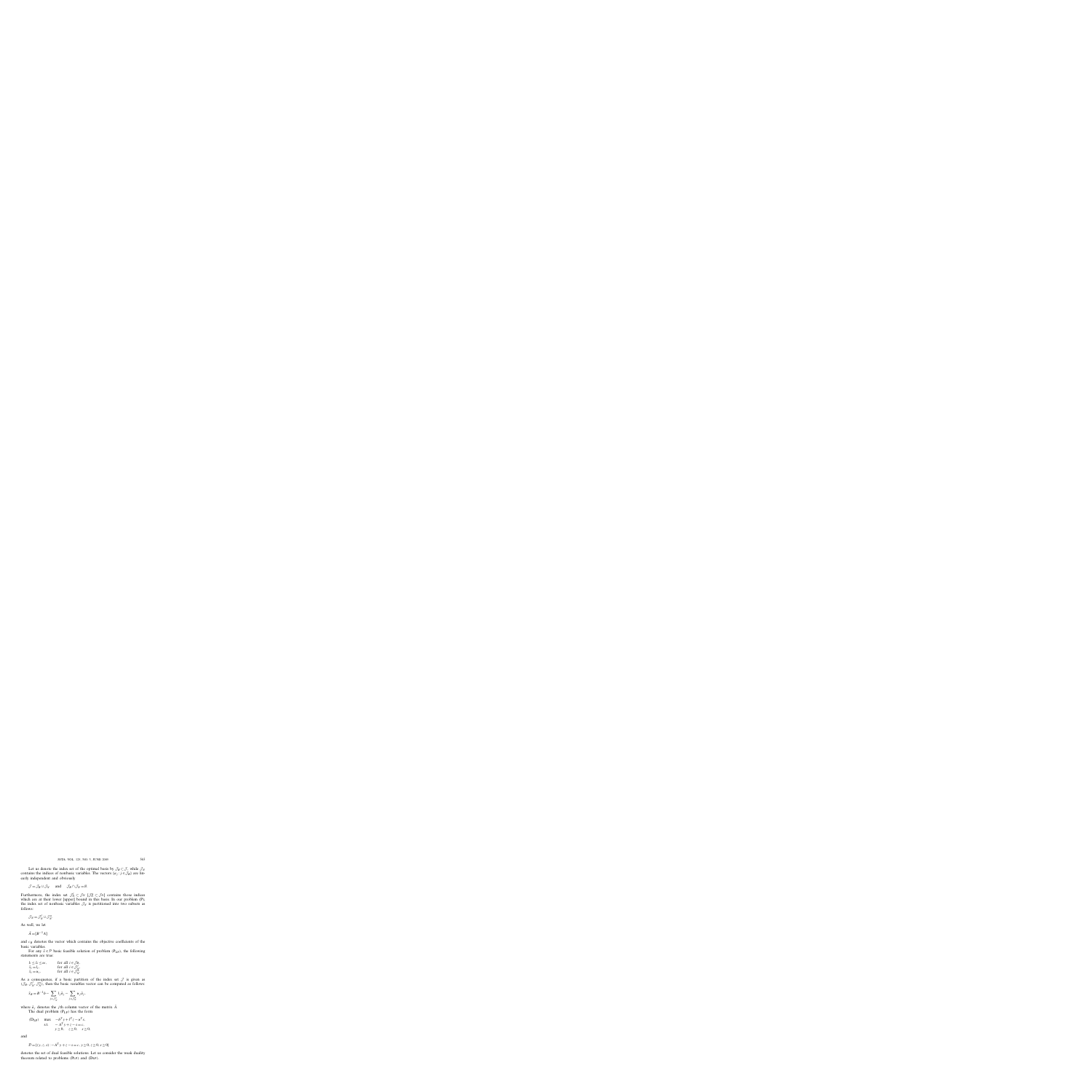**Proposition 2.3.** Let  $x \in \mathcal{P}$  and  $(y, z, s) \in \mathcal{D}$  be vectors. Then, the inequality

$$
c^T x \ge -b^T y + l^T z - u^T s \tag{2}
$$

holds. In (2), equality holds if and only if

$$
0 = cT x + bT y - lT z + uT s
$$
  
= y<sup>T</sup> (b - Ax) + z<sup>T</sup> (x - l) + s<sup>T</sup> (u - x).

Now, we are ready to introduce the necessary and sufficient optimality criteria of problems *(*PLP*)* and *(*DLP*)* as

$$
Ax \le b, \quad l \le x \le u,
$$
  
\n
$$
-AT y + z - s = c, \quad y \ge 0, \quad z \ge 0, \quad s \ge 0
$$
  
\n
$$
y(b - Ax) = 0, \quad z(x - l) = 0, \quad s(u - x) = 0,
$$

where  $y(b - Ax)$ ,  $z(x - l)$ ,  $s(u - x)$  denote the Hadamard (coordinatewise) product of the corresponding vectors.

Assuming that  $x^* \in \mathcal{P}_c^*$  is a basic solution belonging to the basis *B* and that

$$
y^* = c_B^T B^{-1} \ge 0,
$$

we get that:

- (i) if  $j \in \mathcal{J}_B$ ,  $l_j < x_j^* < u_j$ ,  $z_j = 0$ ,  $s_j = 0$ , then  $-a_j^T y = c_j;$
- (ii) if  $j \in \mathcal{J}_N^l$ ,  $l_j = x_j^*$ ,  $z_j \ge 0$ ,  $s_j = 0$ , then

$$
z_j = c_j + a_j^T y \ge 0;
$$

(iii) if  $j \in \mathcal{J}_N^u$ ,  $u_j = x_j^*$ ,  $z_j = 0$ ,  $s_j \ge 0$ , then  $-s_j = c_j + a_j^T y \le 0.$ 

Finally, we obtain a basic solution  $x^* \in \mathcal{P}$ , which is optimal if and only if

$$
y^* = c_B^T B^{-1} \ge 0,\tag{3}
$$

$$
-c_B^T B^{-1} a_j \le c_j, \quad \text{for any } j \in \mathcal{J}_N^l,
$$
 (4)

$$
-c_B^T B^{-1} a_j \ge c_j, \quad \text{for any } j \in \mathcal{J}_N^u. \tag{5}
$$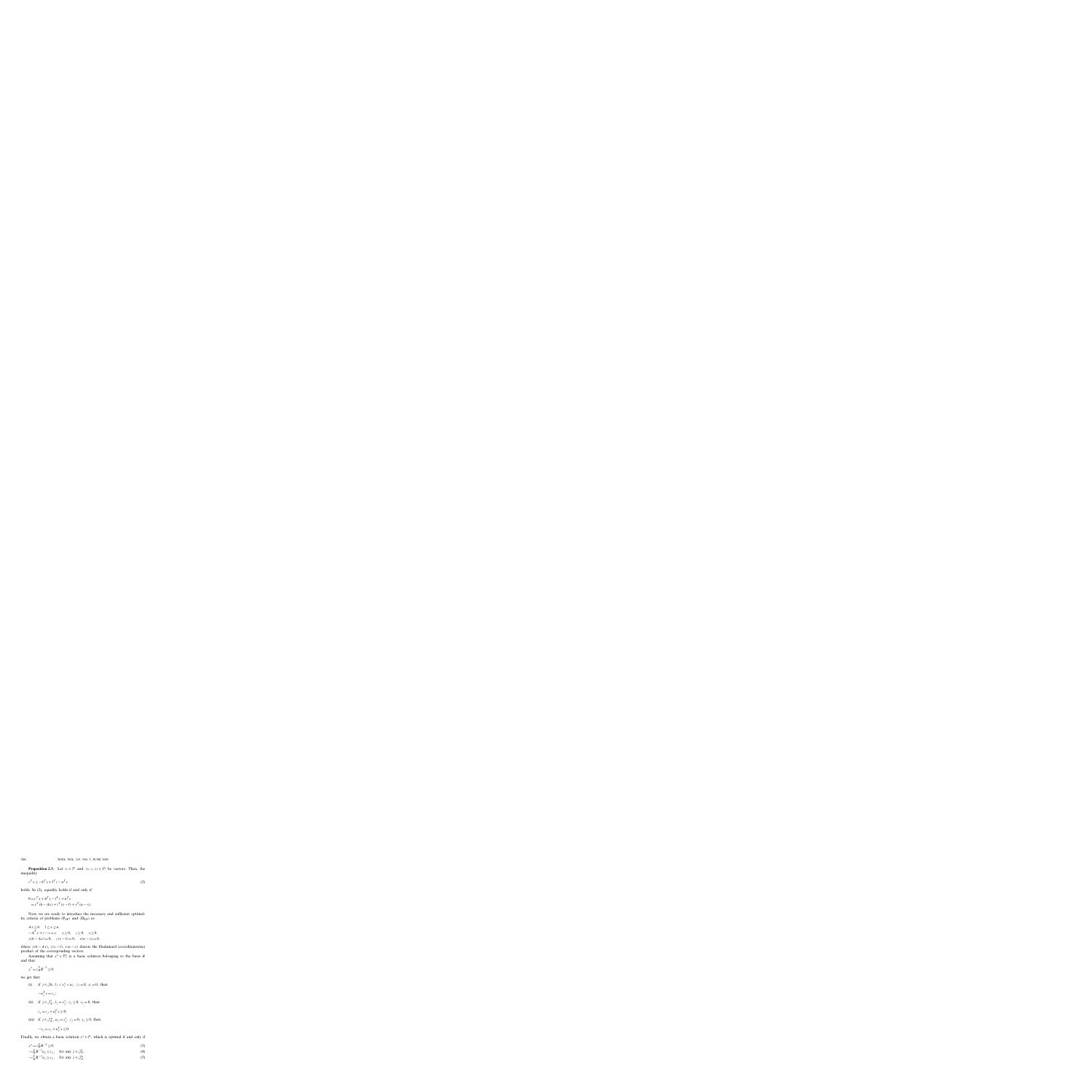#### **3. Sufficient Optimality Criterion**

Here, we formulate and prove a sufficient optimality criterion for problem (P) with regard to an extremal point of the set  $P$  concerning a basic solution.

Let us define the set  $\mathcal{H} \subseteq \mathbb{R}^n$ , which contains the coefficients of the corresponding relaxed linear, objective functions. The set  $H$  must be such that, if the optimal solutions of the linear programming problem related to the elements of set  $H$  were known, then the optimal solution of  $(P)$ could be generated as well. Otherwise, it would be impossible to identify the optimal solution of problem (P) using optimization methods based on linear relaxation.

At first, we examine  $H$  in general terms and utilize the most important properties of it. Later, we define sets with simple structure that approximates the set  $H$ .

The next lemma states the existence of a vector  $h \in \mathbb{R}^n$  for an optimal basic of solution  $\hat{x}$  of problem (P) such that  $\hat{x} \in P_h^*$  holds. Namely,  $\hat{x}$  is an element of the set of optimal solutions of the relaxed linear programming problem with objective function coefficient *h*.

**Lemma 3.1.** Consider problem (P). The optimal solution of (P) is denoted by  $\hat{x}$  and  $f(\hat{x}) = \min_{x \in \mathcal{P}} f(x)$ . Then,

$$
\bar{f}(\hat{x}) = \min_{x \in \mathcal{P}} \bar{f}(x),
$$

where

$$
\bar{f}(x) = [\nabla f(\hat{x})]^T (x - \hat{x}) + f(\hat{x})
$$

is a linear function defined by equation (1).

**Proof.** The following inequality holds because of the concavity of function  $f$ ,

$$
f(x) \le \bar{f}(x) = [\nabla f(\hat{x})]^T (x - \hat{x}) + f(\hat{x}),
$$

with strict equality at  $\hat{x}$ ; namely,

 $f(\hat{x}) = \bar{f}(\hat{x})$ .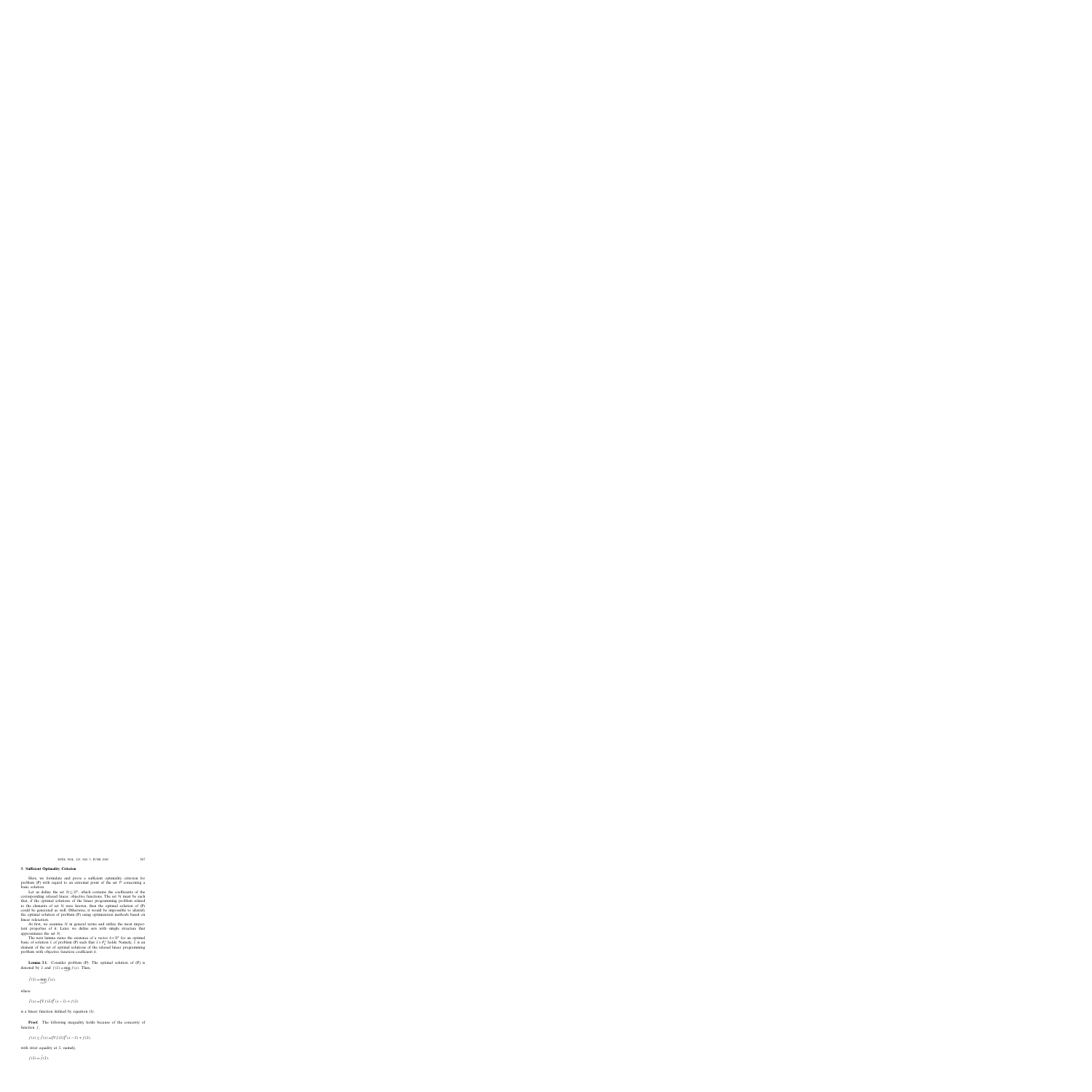Consider the linear programming problem with objective function  $f(x)$ . Then,

$$
f(\hat{x}) = \min_{x \in \mathcal{P}} f(x)
$$
  
\n
$$
\leq \min_{x \in \mathcal{P}} \bar{f}(x)
$$
  
\n
$$
\leq \bar{f}(\hat{x})
$$
  
\n
$$
= f(\hat{x}),
$$

from which

$$
\min_{x \in \mathcal{P}} \bar{f}(x) = \bar{f}(\hat{x})
$$

is obtained.

 $\Box$ 

In the above lemma, the differentiability of function  $f'_{j}$  on the interval  $[l_j, u_j]$  is used. It is easy to show that, if *f* is not differentiable at  $\bar{x}$ , then any inner point of the set of subgradients is also suitable for the function  $\bar{f}$ .

It has been proved that there exists a vector *h* such that the optimal solution  $\hat{x}$  of the relaxed linear programming problem is also an optimal solution for problem (P). Thus, the set  $H$  should contain the vectors  $\nabla f(x), x \in \mathcal{P}.$ 

For any  $\bar{x} \in \mathcal{P}$  basic solution, the set  $\mathcal{C}_B$  can be formulated as follows:

 $C_B = \{c \in \mathbb{R}^n : \text{vector } c \text{ satisfies equations } (3) - (5)\}.$ 

The set  $C_B$  contains such vectors *c* for which  $\bar{x}$  is an optimal solution of the linear programming problem

 $(P_c)$  min  $c^T x$ .

Obviously, the set  $C_B$  is not empty.

The proof of the following statement about any linear programming relaxation of problem (P) is quite easy.

**Proposition 3.1.** Consider the basic solution  $\bar{x} \in \mathcal{P}$  with basis *B* and let  $\bar{h} \in \mathcal{H}$  be a given vector. If  $\bar{h} \in \mathcal{C}_B$ , then  $\bar{x}$  is an optimal solution of the following linear programming problem:

$$
(\mathbf{P}_{\bar{h}}) \qquad \min_{x \in \mathcal{P}} \ \bar{h}^T x;
$$

namely  $\bar{x} \in \mathcal{P}_{\bar{h}}^*$ , where  $\mathcal{P}_{\bar{h}}^*$  denotes the set of optimal solutions of problem  $(P_{\bar{h}})$ .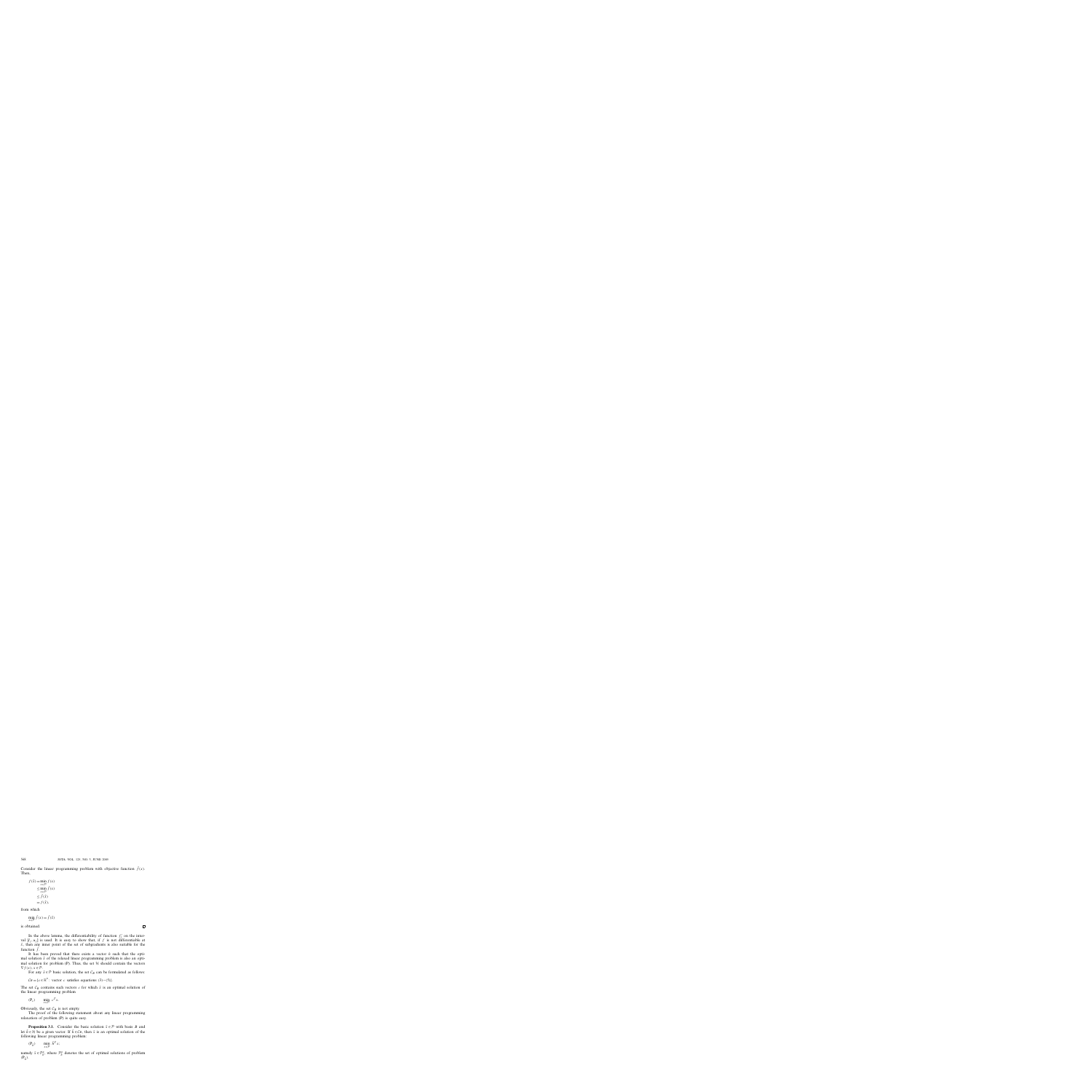From this result, it follows that

if 
$$
\mathcal{H} \subseteq \mathcal{C}_B
$$
, then  $\bar{x} \in \mathcal{P}_{\bar{h}}^*$ , for any  $h \in \mathcal{H}$ . (6)

We are now ready to introduce and prove our main result, the sufficient optimality criterion for the linearly-constrained separable concave minimization problem (P).

**Theorem 3.1.** Consider the linearly-constrained separable concave minimization problem (P) and suppose that the functions  $f_j$  are strictly concave. Let  $\bar{x} \in \mathcal{P}$  be a basic solution with basis *B* such that  $\mathcal{H} \subseteq \mathcal{C}_B$  holds; then,  $\mathcal{P}^* = \{\bar{x}\}.$ 

**Proof.** Since  $H \subseteq C_B$ , thus  $\bar{x} \in \mathcal{P}_h^*$  holds for any  $h \in \mathcal{H}$ . As it was mentioned, the compactness of  $P$  implies that the global minimum is obtained. Further, because the function *f* is concave, the global minimum is found at an extremal point  $\hat{x} \in \mathcal{P}$  as well.

Let  $\hat{h} = \nabla f(\hat{x})$ . Since Lemma 3.1 asserts that  $\hat{x} \in \mathcal{P}_{\hat{h}}^*$ , otherwise  $\bar{x} \in \mathcal{P}_{\hat{h}}^*$ , the following relations hold;

$$
f(\hat{x}) = \bar{f}(\hat{x}) = \bar{f}(\bar{x}) > f(\bar{x}),
$$
\n(7)

which constitute a contradiction. Thus,  $\hat{x} = \bar{x}$  and it follows that  $\mathcal{P}^* = {\bar{x}}.$  $\Box$ 

The strict inequality comes from the strict concavity. If the condition of strict concavity is removed from Theorem 3.1, then the inequality (7) will be modified,

$$
f(\bar{x}) \ge f(\hat{x}) = \bar{f}(\hat{x}) = \bar{f}(\bar{x}) \ge f(\bar{x}),
$$

so  $f(\bar{x}) = f(\hat{x})$ , and thus  $\bar{x} \in \mathcal{P}^*$ , but the equality  $|\mathcal{P}^*| = 1$  cannot be guaranteed.

It has been proved that the sufficient optimality criterion for a basic solution  $\bar{x} \in \mathcal{P}$  of problem (P) with basis *B* is that

 $H \subset C_R$ .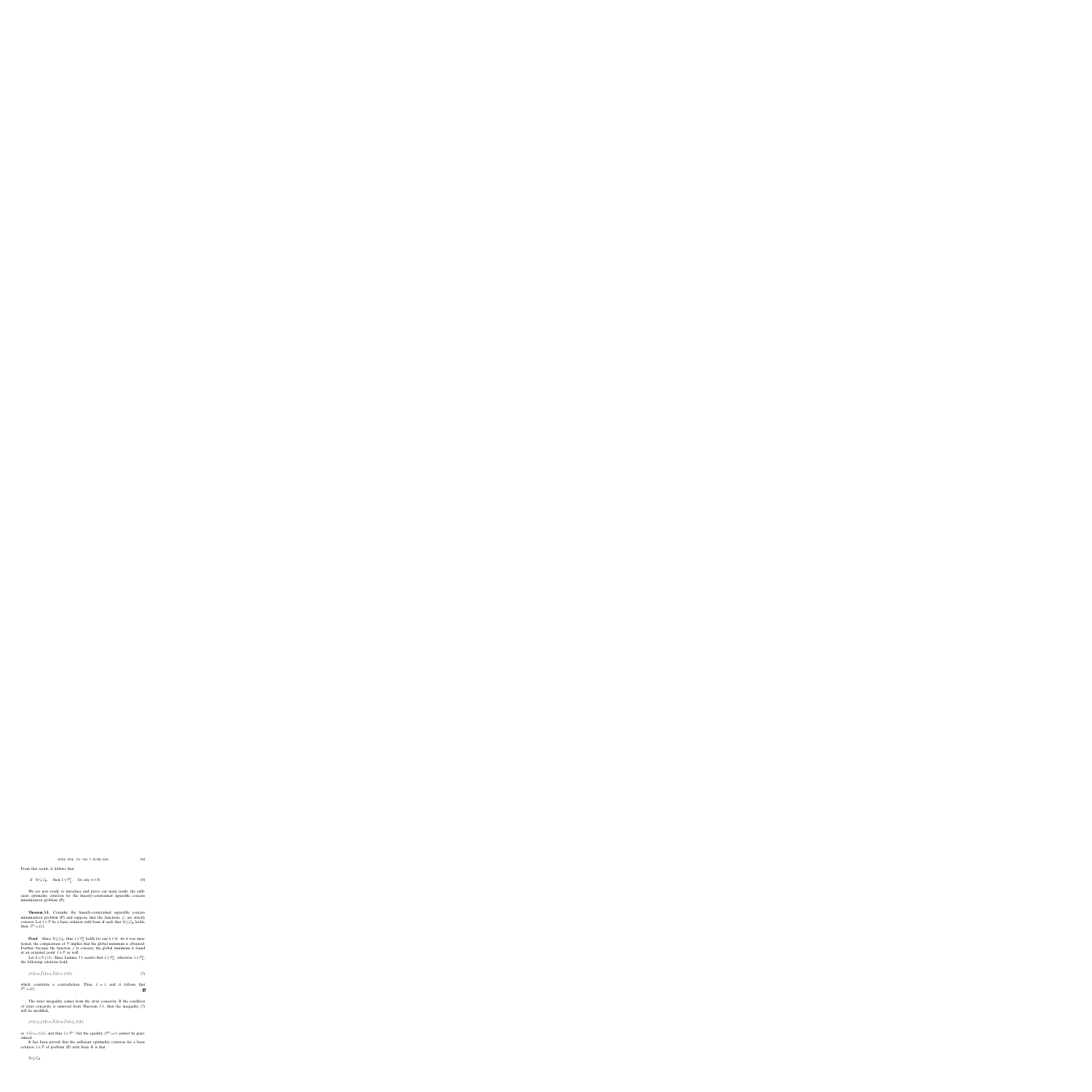#### **4.** On the Set  $H$

The set  $H$  determines the strength of the optimality criteria. For some problem (P) and given basis, the set  $H$  can be computed easily; however, in general, the set  $H$  is nonlinear and nonconvex. Obviously, the best approximation of the set  $H$  is our aim.

The set  $H$  contains vectors that are the linear relaxation of the function *f* at some feasible points of the problem. These vectors are related closely to the derivative of the function *f* . Checking optimality is equivalent to investigating the relation between the two sets  $\mathcal{C}_B$  and  $\mathcal{H}$ . Determining the set  $H$  involves taking into account that the relation between these two sets is to be examined easily. One way to determine  $H$  is to consider the range of the derivative of the function  $f$  on the set  $P$ . If  $f$  is strictly concave then,  $f'$  is strictly decreasing, so it has an inverse function  $g$ . Thus, the set

$$
\mathcal{F} = \{ y : Ag(y) = b \text{ and } l \le g(y) \le u \}
$$

is the range of  $f'$  on  $P$ , which is suitable for the set  $H$ . However, the set  $F$  can have a complicated structure (i.e. nonlinear, nonconvex); so, if we choose  $H = \mathcal{F}$ , then deciding whether  $H \subseteq C_B$  is as difficult as to solve the original problem (P).

If the function *f* is quadratic, then the function *g* is linear, so  $\mathcal{H} = \mathcal{F}$ is also a polyhedron. In the general case, we approximate the set  $\mathcal{F}$ , so that it is contained in a set which has a less complicated structure (i.e., polyhedron).

Obviously, the determination of  $H$  is influenced greatly by the property of the function *f* (strict concavity, differentiability, etc.). On the other hand, if the structure of the set  $H$  is complicated (not a polyhedron), then verifying the optimality criterion (6) can be very difficult. For this reason, it is worth determining a set having a simple structure (hyperrectangle) that encloses the set  $H$ . If the set approximating  $H$  is based on the properties of the objective function *f* and on the bounds *l* and *u*, we can get

$$
\mathcal{H}_f = \{ h \in \mathbb{R}^n : h_j \in [f'_{j-}(u_j), f'_{j+}(l_j)] \}
$$

and  $H \subseteq H_f$  holds. Further, let us determine a set approximating H at a given basic solution  $\bar{x} \in \mathcal{P}$  by using the hyperrectangle

$$
\mathcal{H}_{f,\bar{x}} = \{h \in \mathbb{R}^n : h_j \in [c_j^l, c_j^u]\}.
$$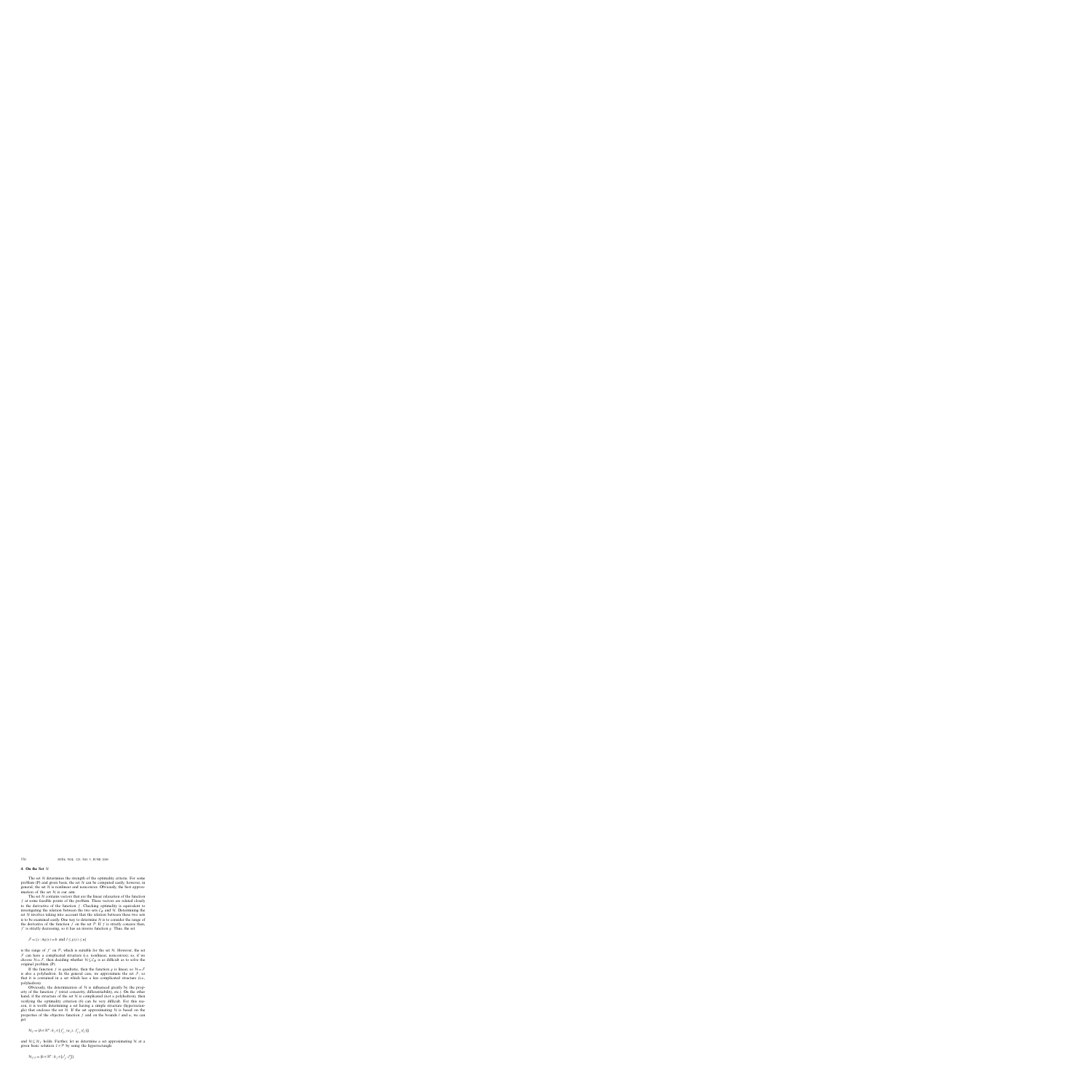This set will contain the coefficients of all possible relaxed linear functions, where

$$
c_j^u = \begin{cases} m(l_j, \bar{x}_j), & \bar{x}_j \neq l_j, \\ f'_{j+}(l_j), & \text{otherwise,} \end{cases}
$$
  

$$
c_j^l = \begin{cases} m(\bar{x}_j, u_j), & \bar{x}_j \neq u_j, \\ f'_{j-}(u_j), & \text{otherwise.} \end{cases}
$$

Philips and Rosen (Ref. 1) used also the set  $\mathcal{H}_{f,\bar{x}}$ . From Propositions 2.1 and 2.2, we derive the inequalities

$$
f'_{j-}(u_j) \le c_j^l = m(\bar{x}_j, u_j) \le m(l_j, \bar{x}_j) = c_j^u \le f'_{j+}(l_j).
$$
\n(8)

Therefore, the relationship  $\mathcal{H}_{f,\bar{x}} \subseteq \mathcal{H}_f$  holds.<sup>5</sup>

Philips and Rosen (Ref. 1) have presented the following result: Take all linear programming problems with the same feasible solution set  $P$ such that the objective function coefficients of the problems are vertices of  $\mathcal{H}_{f,\bar{x}}$ . Solve these  $2^{\dim(H_{f,\bar{x}})}$  linear programming problems and check if all have a common optimal solution. If a common optimal solution exists for all these linear programming relaxations of problem (P), then that solution will be a global optimal solution of problem (P) as well. We modify slightly the Philips and Rosen (Ref. 1) question; namely, we are interested in determining whether the relation

$$
\mathcal{H}_{f,\bar{x}} \subseteq \mathcal{C}_B \tag{9}
$$

is true. Obviously, it is enough to decide whether the extremal points of the hyperrectangle  $\mathcal{H}_{f,\bar{x}}$  are elements of  $\mathcal{C}_B$ . This observation can save a significant amount of computation, but is still needs verification of whether or not the vertices [exponential number of points  $2^{\dim(H_{f,\bar{x}})}$ ] belong to the set  $C_B$ .

We are going to show that checking the inclusion (9) can be done much more efficiently; namely, it is enough to select *n* special vertices of  $H_{f,\bar{x}}$  to test if they satisfy the inequalities that define  $C_B$ . If all these vertices of the set  $H_{f,\bar{x}}$  belong to  $C_B$ , then (9) holds. The function (9) is a practically applicable sufficient optimality criterion for problem (P). If (9) holds, then  $\bar{x} \in \mathcal{P}$  is a global optimal solution of problem (P).

<sup>&</sup>lt;sup>5</sup>If the functions  $f_j$  are strictly concave, then the inequalities in (8) are fulfilled strictly.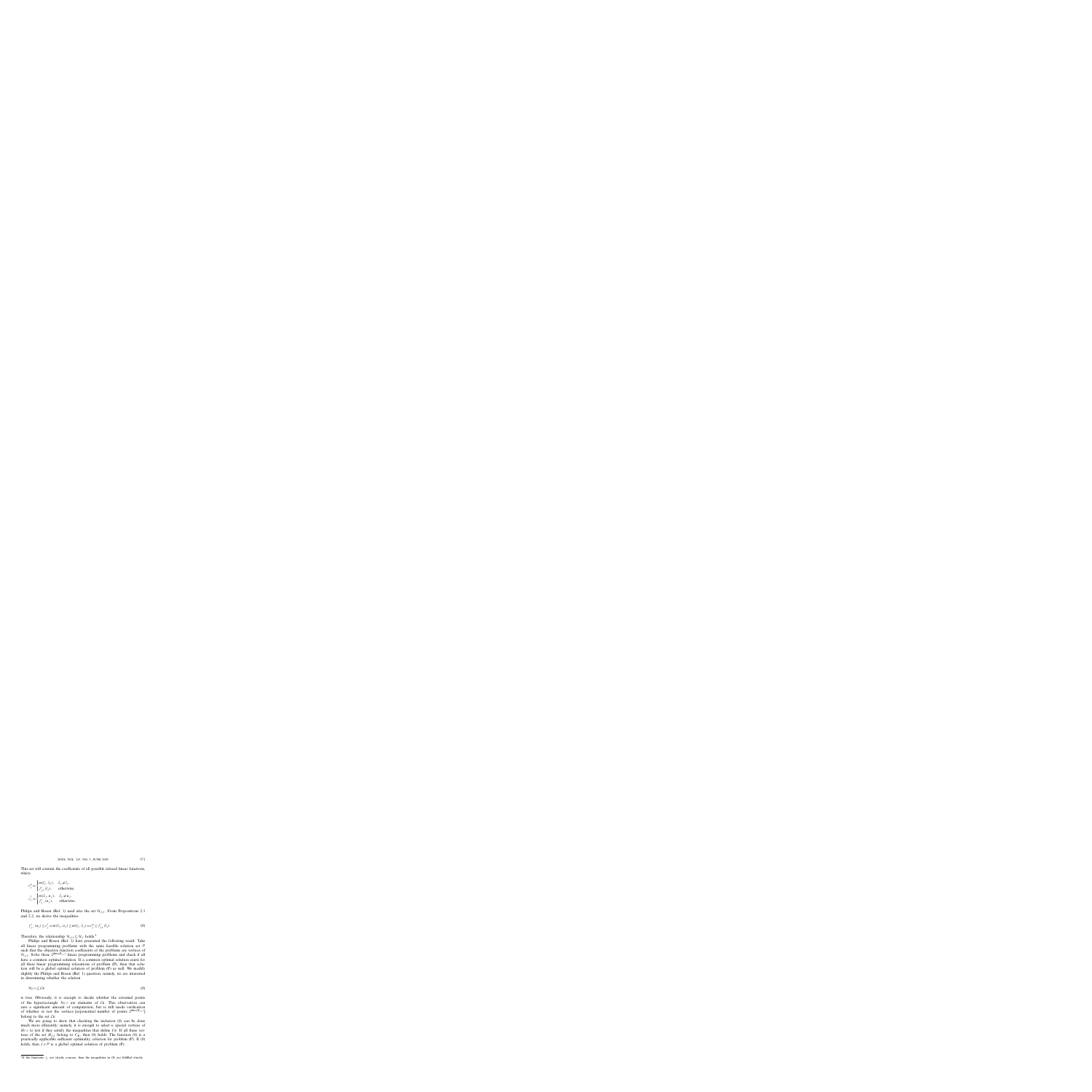**4.1. Defining a Test Point.** Instead of checking the inclusion  $\mathcal{H}_{f,\bar{x}} \subseteq$  $\mathcal{C}_B$ , we define a test point chosen from the set  $\mathcal{H}_{f,\bar{x}}$  for each inequality of the system defined in  $(3)$ – $(5)$ . Now, the coefficients of the linear objective function are the unknown variables in the inequality system  $(3)$ – $(5)$ . If there is no test point that violates at least one inequality, then the inclusion,  $\mathcal{H}_{f,\bar{x}} \subseteq \mathcal{C}_B$  should hold.

Let us define a test point that belongs to  $\mathcal{H}_{f,\bar{x}}$  and violates the constraint indexed by  $j \in \mathcal{J}_N^l$ ,

$$
-c_B^T B^{-1} a_j = -c_B^T \bar{a}_j \le c_j.
$$

This means that we choose a vertex of  $\mathcal{H}_{f,\bar{x}}$  that increases the left side of the inequality and decreases the right side as much as possible. Therefore, the test point  $\bar{h}_j$  can be defined as follows:

$$
\bar{h}_{ij} = \begin{cases}\nc_j^l, & \text{if } i = j, \\
c_j^l, & \text{if } \bar{a}_{ij} > 0, \ i \in \mathcal{J}_B, \\
c_j^u, & \text{if } \bar{a}_{ij} < 0, \ i \in \mathcal{J}_B, \\
h_{ij}, & \text{if } i \notin (\mathcal{J}_B \setminus \{i : \bar{a}_{ij} = 0\}) \cup \{j\}, \text{ where } h_{ij} \in \left[c_i^l, c_i^u\right].\n\end{cases}
$$

It is obvious that  $\bar{h}_j \in \mathcal{H}_{f,\bar{x}}$  holds. From the construction of the test point, it is clear that the inequality

$$
\bar{h}_B^T \bar{a}_j + \bar{h}_{jj} \le h_B^T \bar{a}_j + h_{jj}
$$

holds for any  $h \in \mathcal{H}_{f,\bar{x}}$ , which is

$$
-\bar{h}_B^T \bar{a}_j - \bar{h}_{jj} \ge -h_B^T \bar{a}_j - h_{jj}.
$$
\n
$$
(10)
$$

Now, if the test point does not violate the inequality, that is, if

$$
0 \ge -\bar{h}_B^T \bar{a}_j - \bar{h}_{jj},\tag{11}
$$

then based on (10) and (11), there is no element of the set  $\mathcal{H}_{f,\bar{x}}$  that can violate the inequality  $j \in \mathcal{J}_N^l$ . In general, the test point  $\bar{h}_k$  for any index  $k \in \mathcal{J}_N^l \cup \mathcal{J}_N^u$  will be defined using the sets  $\mathcal{J}_i^+$ ,  $\mathcal{J}_i^-$  and  $i \in \mathcal{J}_B$  as follows:

$$
\bar{h}_{ik} = \begin{cases}\nc_i^l, & \text{if } k \in \mathcal{J}_i^-, i \in \mathcal{J}_B, \\
c_i^u, & \text{if } k \in \mathcal{J}_i^+, i \in \mathcal{J}_B, \\
c_k^l, & \text{if } i = k \text{ and } k \in \mathcal{J}_N^l, \\
c_k^u, & \text{if } i = k \text{ and } k \in \mathcal{J}_N^u, \\
h_i, & i \notin (\mathcal{J}_B \setminus \{i : \bar{a}_{ik} = 0\}) \cup \{k\}, \text{where } h_i \in [c_i^l, c_i^u],\n\end{cases}
$$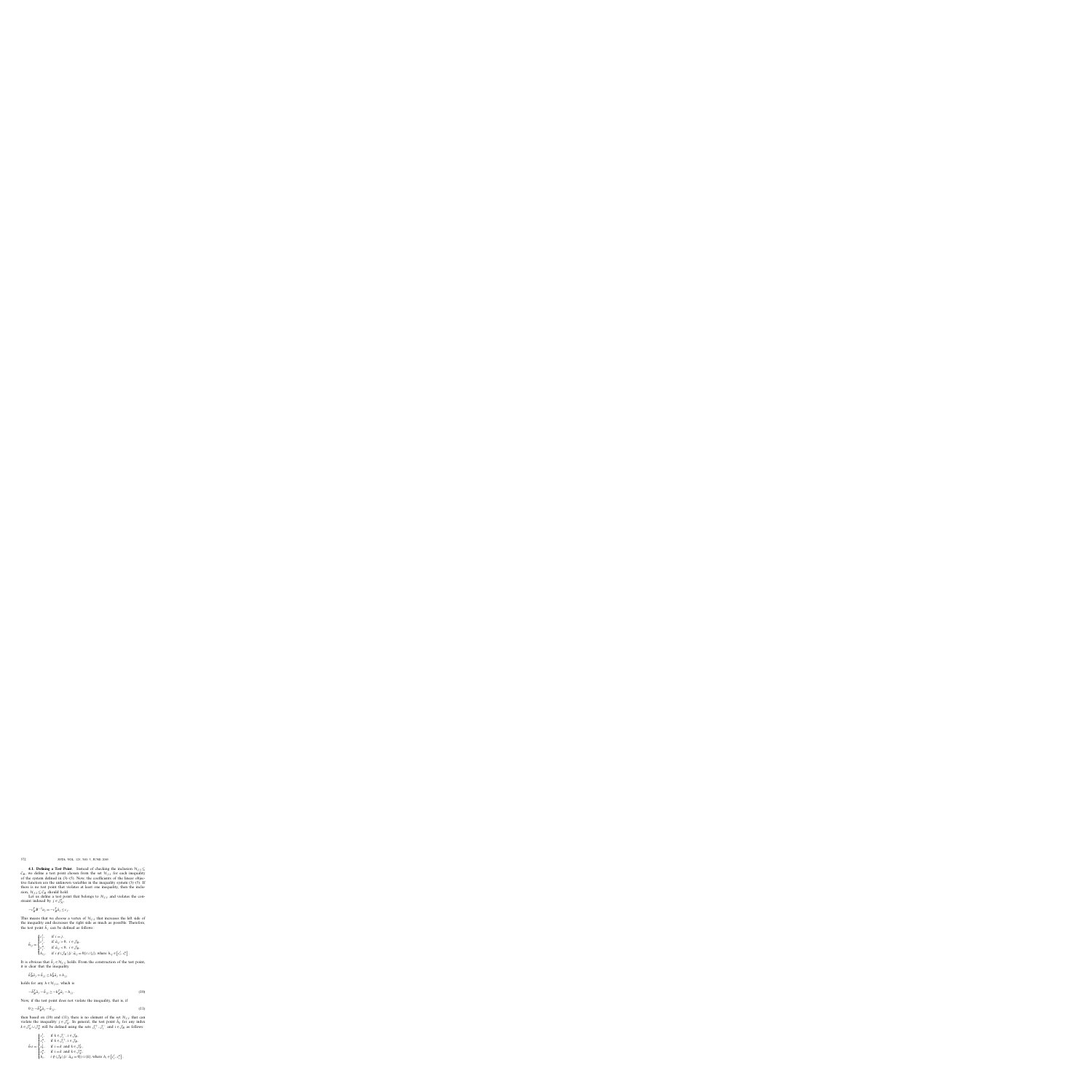with

$$
\mathcal{J}_i^+ = \left\{ k \in \mathcal{J}_N^l : \bar{a}_{ik} < 0 \right\} \cup \left\{ k \in \mathcal{J}_N^u : \bar{a}_{ik} > 0 \right\},
$$
\n
$$
\mathcal{J}_i^- = \left\{ k \in \mathcal{J}_N^l : \bar{a}_{ik} > 0 \right\} \cup \left\{ k \in \mathcal{J}_N^u : \bar{a}_{ik} < 0 \right\}.
$$

Based on these observations, we obtain the following proposition.

**Proposition 4.1.** If the test point  $\bar{h}_k$  does not violate the inequality  $k \in \mathcal{J}_N^l \cup \mathcal{J}_N^u$ , then no point  $h \in \mathcal{H}_{f,\bar{x}}$  violates either.

Moreover, in the case of  $j \in \mathcal{J}_N^l[j \in \mathcal{J}_N^u]$ ,

$$
-\bar{h}_{B,j}^T \bar{a}_j > c_j^l \left[ -\bar{h}_{B,j}^T \bar{a}_j < c_j^u \right],
$$

the test point  $\bar{h}_j$  violates the optimality criterion which belongs to the variable  $j$ . We can determine a test point for testing the inequality system

$$
\bar{h}_B^T B^{-1} \ge 0.
$$

Let the matrix  $\bar{B} = B^{-1}$  and let  $\bar{b}_i$  denote the *i*th column of the matrix  $\bar{B}$ . Then,

$$
\bar{h}_{ji} = \begin{cases}\nc_i^l, & \text{if } b_{ji} > 0, \ j \in \mathcal{J}_B, \\
c_i^u, & \text{if } b_{ji} < 0, \ j \in \mathcal{J}_B, \\
h_i, & \text{if } j \in \mathcal{J}_N^l \cup \mathcal{J}_N^u \cup \{j \in \mathcal{J}_B : \bar{b}_{ji} = 0\},\n\end{cases}
$$
\nwhere  $h_i \in \left[c_j^l, c_j^u\right]$ .

In this case,  $\bar{h}_{j,B}^T \bar{b}_i \ge 0$  holds, and any vector  $h \in \mathcal{H}_{f,\bar{x}}$  satisfies the *i*th nonnegativity condition. Therefore, instead of testing 2*<sup>n</sup>* vertices of the hyperrectangle  $\mathcal{H}_{f,\bar{x}}$ , it is enough to determine *n* test points in order to check whether or not the inclusion  $\mathcal{H}_{f,\bar{x}} \subseteq \mathcal{C}_B$  holds.

Let us introduce the index set  $K$ ,

 $K = \{i : \bar{h}_i$  test point violates the *i*th inequality}.

It is obvious that the equality  $K = \emptyset$  leads to

 $\mathcal{H}_{f\bar{x}} \subset \mathcal{C}_B$ ;

thus,  $\bar{x} \in \mathcal{P}^*$  holds. The determination of whether the basic solution  $\bar{x} \in \mathcal{P}$ is an optimal solution for problem (P) can be performed as follows:

Step 1. Generate the set  $\mathcal{H}_{f,\bar{x}}$ . Step 2. Using the matrices  $B^{-1}$  and  $B^{-1}A_N$ , generate the test point  $\bar{h}$  *i* .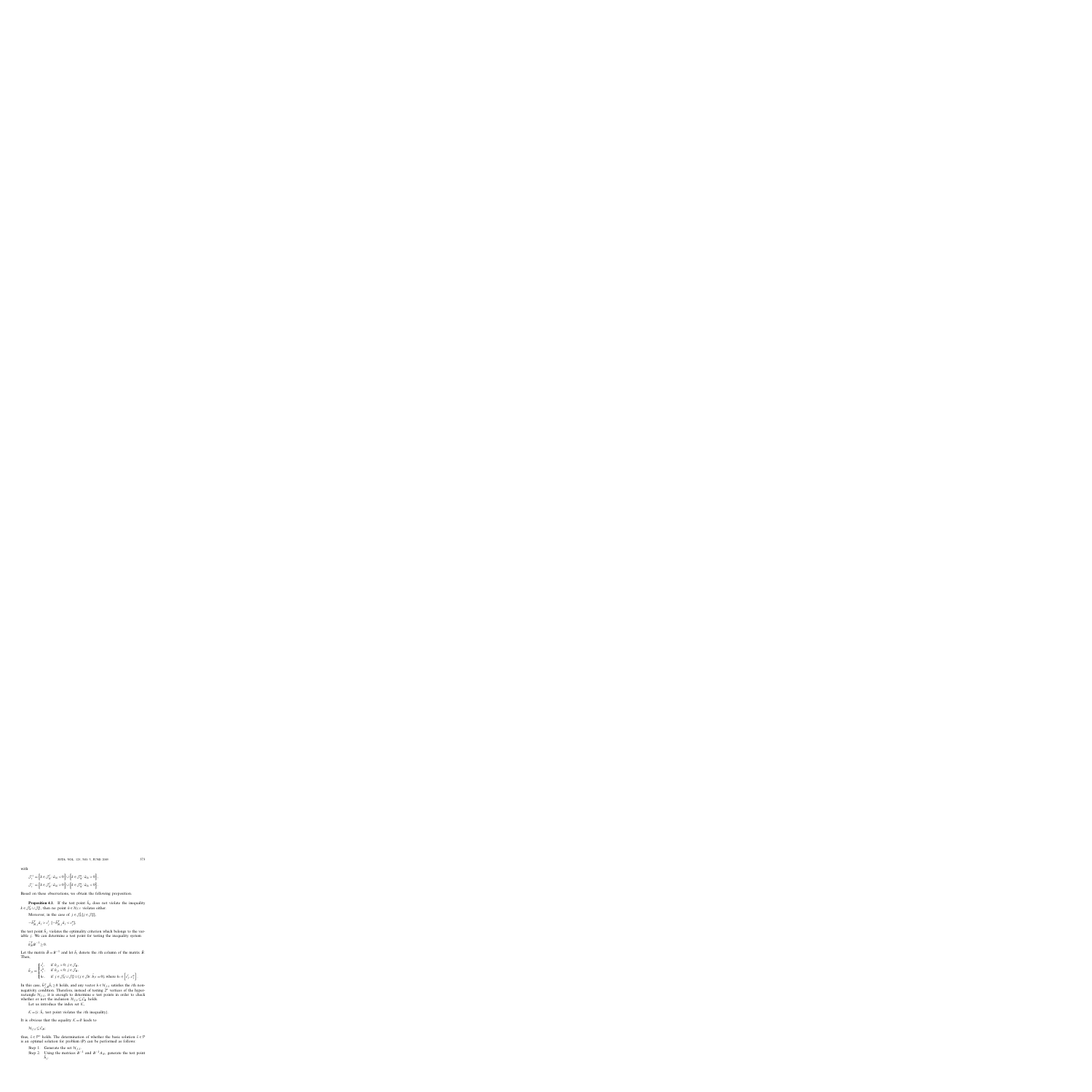Step 3. Perform the appropriate verification of the test points. If there is no index *j* for which the test point  $\bar{h}_j$  violates the *j*th condition, then  $\bar{x}$  is an optimal solution for problem (P).

Nevertheless, if any test point  $\bar{h}_j$  can be determined that violates the *j*th condition, can we conclude that  $\bar{x} \in \mathcal{P}$  is not an optimal solution of the problem (P)? Unfortunately, we cannot, because we do not know how good the approximation of the set H is by the set  $\mathcal{H}_{f,\bar{x}}$ .

Since the sets H and  $\mathcal{H}_{f,\bar{x}}$  depend significantly on the bounds  $l_j$  and  $u_i$ , it is expected that, if the diameter of the set  $\mathcal{H}_{f,\bar{x}}$  is rapidly decreased, then a branch-and-bound type algorithm is efficient for solving problem (P). In the case of branch-and-bound type algorithms, the partition is to be performed in a way that the diameter of the set  $\mathcal{H}_{f,\bar{x}}$  decreases. The numerical testing of the branch-and-bound algorithm, using the test point introduced above, is in progress.

### **References**

- 1. Phillips, A. T., and Rosen, J. B., *Sufficient Conditions for Solving Linearly Constrained Separable Concave Global Minimization Problems*, Journal of Global Optimization, Vol. 3, pp. 79–94, 1993.
- 2. Luenberger, D. G., *Introduction to Linear and Nonlinear Programming*, Addison-Wesley Publishing Company, Reading, Massachusetts, 1973.
- 3. Murty, K. G., and Kabadi, S. N., *Some NP-Complete Problems in Quadratic and Nonlinear Programming*, Mathematical Programming, Vol. 39, pp. 117– 129, 1987.
- 4. Apkarian, P., and Tuan, H. D., *Concave Programming in Control Theory*, Journal of Global Optimization, Vol. 15, pp. 343–370, 1999.
- 5. Moré, J. J., and Vavasis, S. A., On the Solution of Concave Knapsack Prob*lems*, Mathematical Programming, Vol. 49, pp. 397–411, 1990/1991.
- 6. Kuno, T., and Utsunomiya, T., *Lagrangian-Based Branch-and-Bound Algorithm for Production-Transportation Problems*, Journal of Global Optimization, Vol. 18, pp. 59–73, 2000.
- 7. Liu, M. L., Sahinidis, N. V., and Shectman, J. P., *Planning of Chemical Process Networks via Global Concave Minimization*, Global Optimization in Engineering Design, Kluwer Academic Publishers, Dordrecht, Netherlands, pp. 195–230, 1996.
- 8. Friedler, F., Fan, L. T., and Imreh, B., *Process Network Synthesis: Problem Definition*, Networks, Vol. 31, pp. 119–124, 1998.
- 9. Yajima, Y., and Konno, H., *An Algorithm for a Concave Production Cost Network Flow Problem*, Japan Journal of Industrial and Applied Mathematics, Vol. 16, pp. 243–256, 1999.
- 10. FALK, J. E., and SOLAND, R. M., An Algorithm for Separable Nonconvex Pro*gramming Problems*, Management Science, Vol. 15, pp. 550–569, 1969.